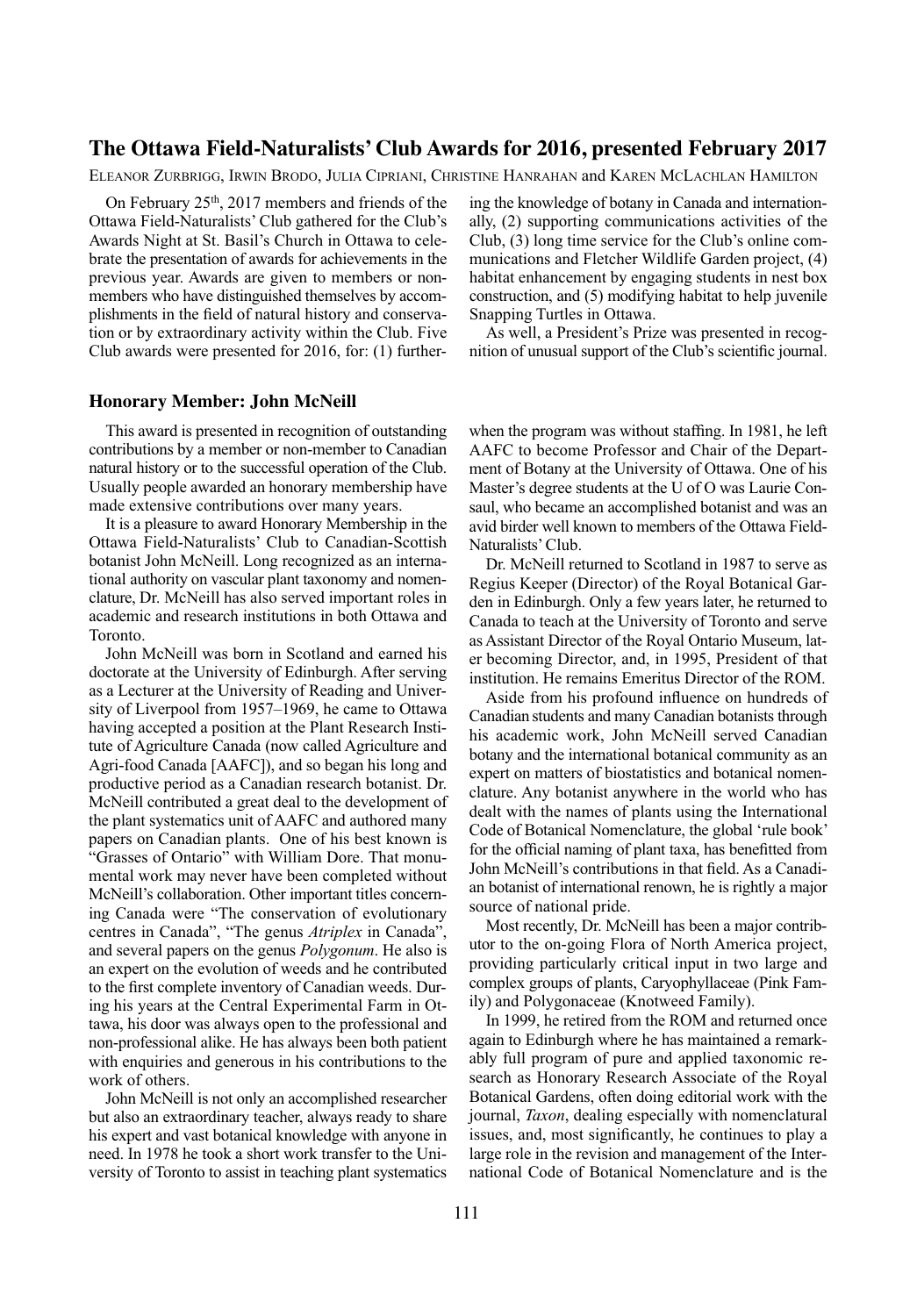senior author of the current (Melbourne 2011) edition of the Code.

This combination of contributions both to science and to the research process itself on a regional, national, and global scale is remarkable if not unique. That in addition John McNeill has inspired and assisted the careers and discoveries of others makes his contribution to Canadian natural sciences all the more impressive.

# **Member of the Year: Gordon Robertson**

The Member of the Year award recognizes a member judged to have contributed the most to the Club in the previous year.

We are recognizing Gordon Robertson as Member of the Year for his enthusiastic and willing support of a number of Club activities in 2016.

In 2016, Gordon took on the duties of Chair of the Education and Publicity Committee. he also undertook a number of activities on behalf of the committee. he has been extremely generous in response to requests to the OFNC from community groups for a nature talk or nature walk.These requests come in via the Club's website which invites people to email their request to edu cation@ofnc.ca, which is directed to Gordon.

Gordon created slideshows on various topics: migratory birds, waterbirds, butterflies, the Monarch Butterfly, and there are others. He delivered two workshops at the Fletcher Wildlife Garden (FWG) – one was for University of Ottawa education students and the other was for U of O teacher candidates. He gave nature talks to two grade seven classes at St. Francis Xavier high School. As well he co-staffed the OFNC display at several venues including Bug Day 2016 and at the Canadian Museum of Nature's NatureScene symposium.

Gordon led a number of nature walks, which when the walk was for kids, became a scavenger hunt. he led a nature walk through McCarthy Woods for the Riverside Park Community and Recreation Association, a

## **George McGee Service Award: Sandra Garland**

This award is given in recognition of a member who has contributed significantly to the smooth running of the Club over several years.

Sandra Garland has been involved with the OFNC for many years and in many capacities. She has been active in the Publications, Fletcher Wildlife Garden, Computer Management committees, as well as in several *ad hoc* groups. Her contributions have been vast; however, the Club would like to highlight four of her outstanding accomplishments.

in 1997 Sandy responded to an ad in *Trail & Landscape* looking for someone who was "fully conversant with HTML, and [could] surf the web in their sleep". From that point on, Sandy became known as the OFNC Webmaster. her initial duties were to develop and coordinate committee sites, and to "perhaps provide inter-

OFNC honorary Membership is appropriate for this long-time member of the Ottawa Field-Naturalists' Club (since 1970), acknowledging his impact on Canadian botany through his own publications and those of his Canadian students, as well as his international reputation as a leader on matters concerning botanical nomenclature.

*(Prepared by Dan Brunton and Irwin Brodo, with assistance of Paul Catling and Jacques Cayouette)*

nature walk co-led by Jakob Mueller for Friends of Petrie Island, a nature activity for a Mini Wheats camp (kids) at Watson's Mill, a nature walk for Girl Guides and Scouts in Winchester, and nature outings at the FWG for each of Brownies, Beavers, and homeschoolers.

Gordon also played an active role at the FWG, participating on the Management Committee, helping the Friday morning work crew, co-maintaining the bird feeders, maintaining the computer, and helping with many other tasks as needed. Over the past year, Gordon developed several posters for the FWG outdoor bulletin boards, and he is leading the creation of seasonal interpretive panels (storyboards) to be displayed at several locations in FWG.

Gordon also monitors the Club's Facebook posts fairly regularly and serves as liaison between the Facebook Group's administrators and the OFNC Board of Directors.

he attended the fall meeting of the Ontario Nature Eastern Region Network held at the Quinte Conservation Area and will be the OFNC's representative on this network.

It is for his enthusiastic contributions to many Club activities that we are recognizing Gordon Robertson with the Member of the Year Award for 2016.

> *(Prepared by Eleanor Zurbrigg with input from Lynn Ovenden)*

linking via an OFNC website". It began as an information hub where she would update the site with material submitted by members of the various committees. That was 20 years ago, and things change over time. She continues to update the website regularly, but she also writes and edits articles posted on the OFNC blog and the Fletcher Wildlife Garden newsletter. She routinely fields queries submitted to the OFNC and will respond directly if she knows the answer or, if not, will forward the question to the right person. Thanks to Sandy, people receive answers as promptly as possible. She has also co-administered the Club's Facebook Group which has more than 1000 members. The hope in 1997 was to have a site that was dynamic, with continuous updates and new material posted regularly. Sandy has accomplished precisely that.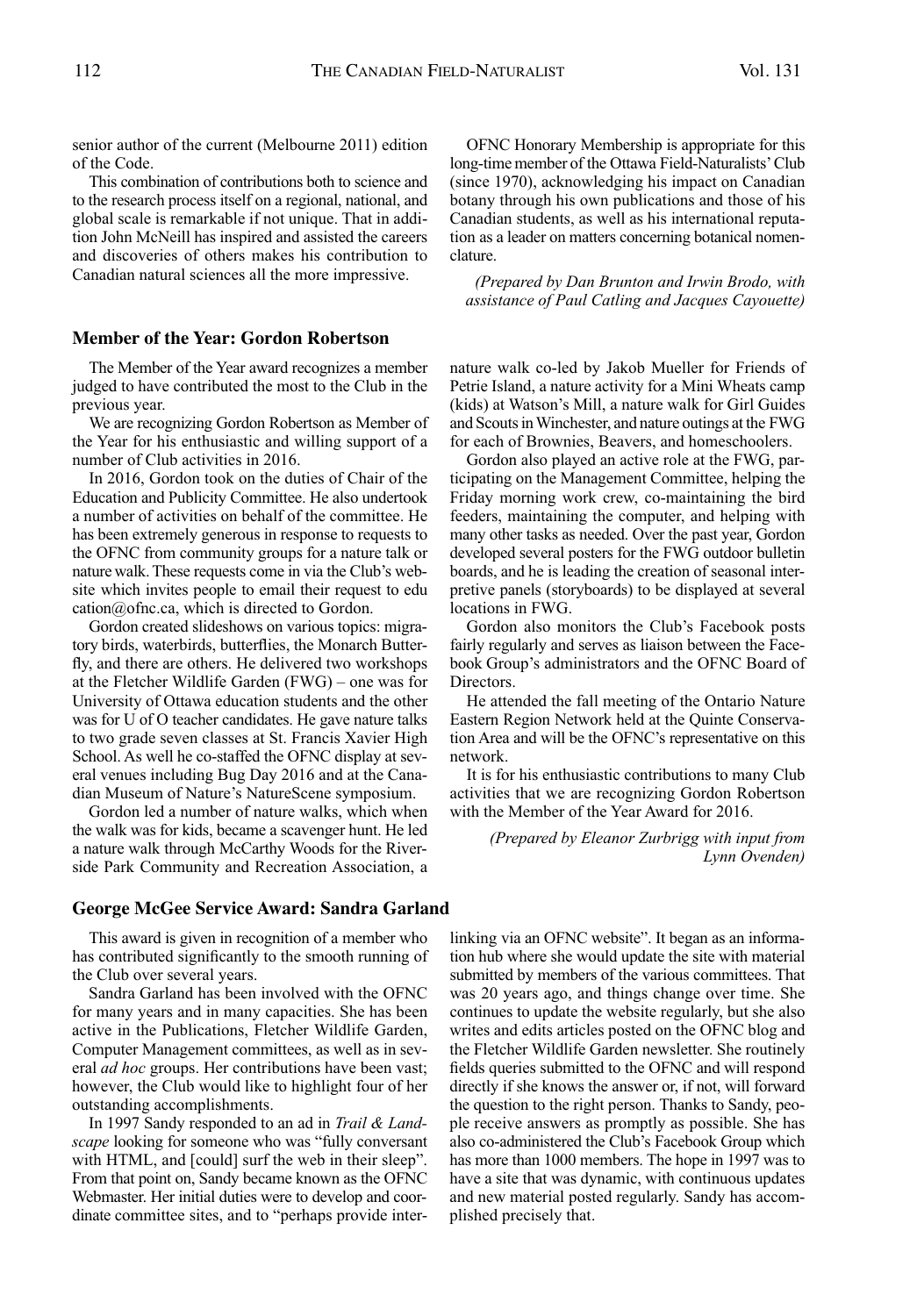Sandy is the force behind the Fletcher Wildlife Garden's annual Native Plant Sale. her expertise and efforts to produce hundreds of native plants allow people to plant them in their gardens without destroying a patch in nature. Preparation for the sale begins in the fall when seeds are collected from Fletcher and some nearby sites. The seeds are then either stored indoors or potted and planted in the outdoor nursery. in January, the stored seeds are potted and propagated at the Interpretive Centre. From January to April, Sandy ensures that they have the proper light, moisture, and temperature requirements for producing healthy plants. if conditions are not right, the plants die leaving very little for the sale.

The devastation of the Old Woodlot after the Emerald Ash Borer moved through was immense. After 57 dead trees were removed, a number of non-native plants, such as burdock and Motherwort, took off. Then there is the continuous battle with Garlic Mustard and Dog-strangling Vine. The Old Woodlot desperately needed revitalizing, but it seemed like such a daunting task. Sandy accepted the challenge. She, on behalf of the Club, began by selecting nine native tree species from the Ferguson Forest Nursery, to be planted in the area. Then, onTuesday afternoons, she coordinated the weekly volunteer duties that ranged from removing large non-native plants and invasives, to planting trees,

shrubs, and wildflowers, to hunting down saplings planted the previous year that were engulfed by weeds.

A new strategy for tackling large or difficult projects was recently adopted at the FWG. The strategy is to create "nodes", a place or feature where volunteers work to create, preserve, or protect the flora and fauna within. A node is small enough that a volunteer can work on it independently and will be able to see results within a short period of time. Examples include: brush piles, Dog-strangling Vine "crop circles", or the insect motel. It was Sandy who volunteered to become the coordinator of the node-nanny group where she solicited volunteers and would help them get started on their various nodes. She became the Tuesday afternoon go-to person who would welcome the node nannies, open the sheds, and chat with them about their goal for the day and a strategy of achieving that goal.

If all of the above is not enough, Sandy continues to support public outreach at the FWG and, more recently, has taken on the duties of Copy Editor for *The Canadian Field-Naturalist*.

Awarding the George McGee Service Award to Sandy Garland is a fitting response to her long and dedicated service to the Ottawa Field-Naturalists' Club. Congratulations Sandy!

*(Prepared by Karen McLachlan Hamilton)*

### **Conservation Award – Member: Richard Waters**

The Conservation Award – Member is given in recognition of an outstanding contribution by a member in the cause of natural history conservation in the Ottawa Valley, with particular emphasis on activities within the Ottawa District.

For 2016 we are recognizing the impact Richard Waters has had on the Bell high School students in his grade nine Exploring Technology class. As a teacher, his challenge was to generate students' interest to make something that they would be proud enough of to take home with them and to get their credit for grade nine Exploring Technology as required by the Ontario curriculum. The outcome of his work with over 1000 students since 2008 is a great deal of pride in their creations and an interest in birding – feeding, housing, and protecting the birds' habitats.

The seeds of Richard's work with the students were planted by Chris Traynor of the Ottawa Field-Naturalists'Club and Chris Bruce of the Macnamara Field Naturalists' Club. Chris Traynor mentioned to Richard that there was a need to replace some owl boxes that were falling apart after 20 years of service. Chris Bruce suggested that Richard's students make Eastern Bluebird boxes for the Bell Arena Woods area behind the high school.

Richard guides his students through a process to identify a local species and to investigate their habitat. The students generate a design specification for the outcome they are looking for and identify performance criteria. he teaches students to draw designs of the nest box in two dimensions and in three dimensions, to produce a plan, to use the tools, materials, and machinery in the shop, and guides them through to a finished product.

Richard oversees the process, drawing on the help and advice of his local birding network at Innis Point Bird Observatory and fellow OFNC birders for input on types of boxes and location to target conservation needs. Finding suitable habitat for species in need is important. locations have to be accessible, yet out of sight to avoid vandalism or disturbance. Richard and his team monitor a constantly growing number of boxes throughout the year. Richard provides feedback and photos to the students. Some students have continued an interest. Richard has them count birds twice a week for the FeederWatch project!

Richard and his students have been successful in providing boxes for a growing list of species, which includes Purple Martin, with a grant from World Wildlife Fund and loblaw Ecogrant (\$850), Eastern Bluebird, Eastern Screech Owl, White-breasted Nuthatch, Tree Swallow, House Wren, Downy Woodpecker, Redbellied Woodpecker, bee boxes, and flying squirrels' nesting boxes. They have installed a web cam for Bell High School's FeederWatch project with live footage streamed into the Science and Technology classrooms via the school's network.